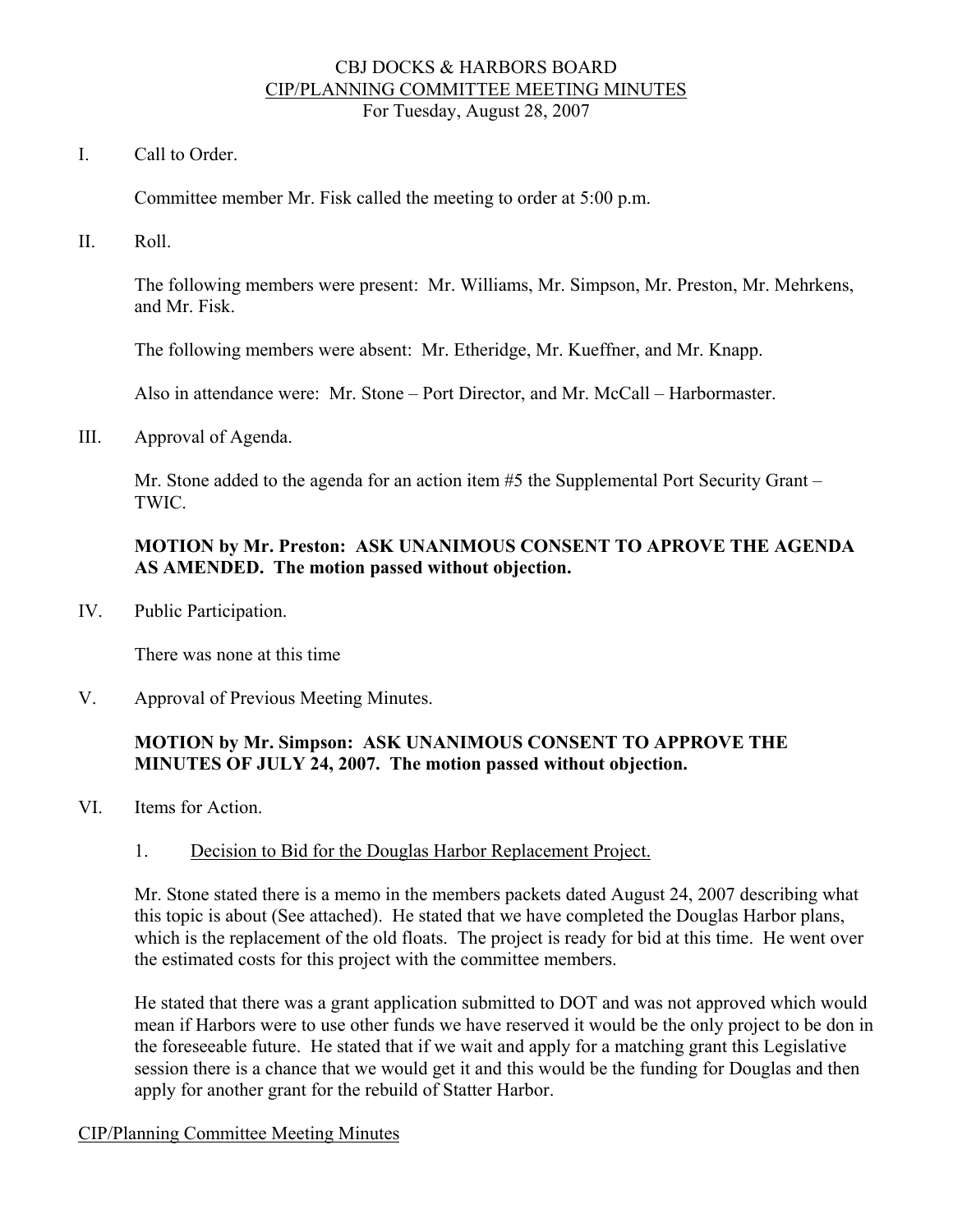August 28, 2007

Page 2

Mr. Stone recommended to the committee members to wait and explained to the committee members why.

Further discussion among the committee members and the Port Director took place at this time.

Mr. Stone stated that basically the project would be delayed about six months.

The committee members made the decision that there wouldn't be a motion needed for this item and they will bring it up at the full Board Meeting on Thursday.

# 2. Statter Harbor Launch Ramp Planning Grant Application.

Mr. Stone stated that this is a \$250,000.00 planning grant which we intend to match with the same amount of money that we currently have, which is marine passenger fees. This money would be used to go through what is a very rigorous environmental planning and permitting process for the Statter Harbor Master Plan.

Mr. Stone stated that this is the grant and typically what is done is the Board approves the grant and requests the Assembly appropriate the grant amount into the project.

Further discussion took place at this time.

## **MOTION by Mr. Preston: ASK UNANIMOUS CONSENT TO RECOMMEND THAT THE BOARD ENTER INTO A GRANT WITH THE ALASKA DEPARTMENT OF FISH AND GAME IN THE AMOUNT OF \$250,000.00 FOR PLANNING AND PERMITTING OF A NEW LAUNCH RAMP AT STATTER HARBOR AND REQUEST THE ASSEMBLY APPROPRIATE THE GRANT. The motion passed without objection.**

## 3. Statter Harbor Launch Ramp Planning and Environmental RFP Solicitation.

Mr. Stone stated that this is a follow on the above action item that the committee just passed. Basically it is just a request to have authorization from the committee to solicit proposals for consulting services to do what the grant says we are going to do (See attachment B to the grant).

Mr. Stone stated that basically it is an environmental assessment and all of the permits.

**MOTION by Mr. Simpson: ASK UNANIMOUS CONSENT TO RECOMMEND THAT THE BOARD AUTHORIZE THE PORT DIRECTOR TO SOLICIT PROPOSALS FROM CONSULTANTS TO PROVIDE PLANNING, ENVIRONMENTAL, AND PERMITTING SERVICES FOR THE STATTER HARBOR MASTER PLAN. The motion passed without objection.**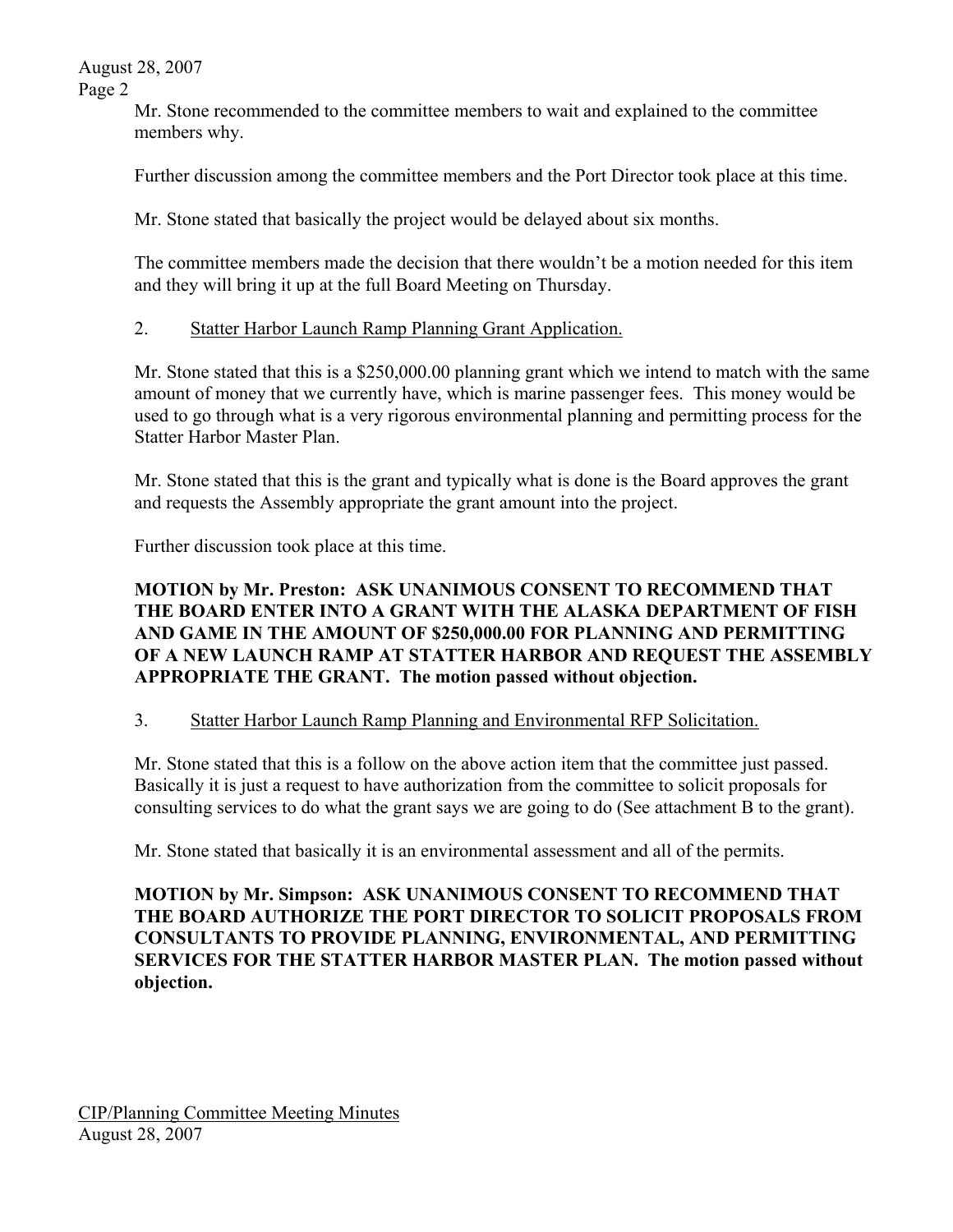#### Page 3 4. Fisheries Terminal Crane Upgrade Grant Application Approval.

Mr. Stone stated the Department of Community and Economic Development has monies availably each year for fisheries infrastructure improvements throughout Alaska. They have an application period open right now. The Chair of the committee offered to actually develop an application if Mr. Stone could come up with some ideas and he had suggested the upgrade of the Fisheries Terminal cranes of which are heavily used.

Mr. Stone said he has been working with Mr. Geraghty of Maritime Hydraulics who does all the servicing of the cranes and asked him to give some ideas of what should be put into the cranes as far as money to keep them running.

Mr. Stone went over the funding request and how much would be used towards each of the cranes with a request for funding of \$40,000.00. Basically it is going through and rebuilding motors and replacing major parts and with the yellow cranes set them so they will actually swing around and adjust the boom at the same time.

Also they are looking into providing electrical service there and putting in possibly one or two pedestals, which had been suggested by several of the fisherman.

Mr. Stone stated he is not fully sure of the funding we will receive, but said it is well worth submitting.

Further discussion among the committee members took place at this time.

## **MOTION by Mr. Mehrkens: ASK UNANIMOUS CONSENT TO RECOMMEND THAT THE BOARD APPLY FOR A FISHERIES DEVELOPMENT GRANT TO UPGRADE THE CRANES AT THE DOWNTOWN FISHERIES TERMINAL. The motion passed without objection.**

## 5. Supplemental Port Security Grant – TWIC.

Mr. McCall spoke of the memo that he handed out to the committee members this evening (See attached). He stated this is part of the Homeland Security that we are dealing with. He explained the TWIC programming and stated he needed to get this grant into the Federal Government for the funding which had been removed from the original HSA Grant. Mr. McCall stated that the original grant would only cover TWIC related expenses not construction-related material. The requested amount of funds is for \$4050.00.

Mr. McCall stated that this grant needed to be expedited to meet the deadlines. This will be passed on to the full Board for the Thursday night meeting.

No motion was needed.

CIP/Planning Committee Meeting Minutes August 28, 2007 Page 4